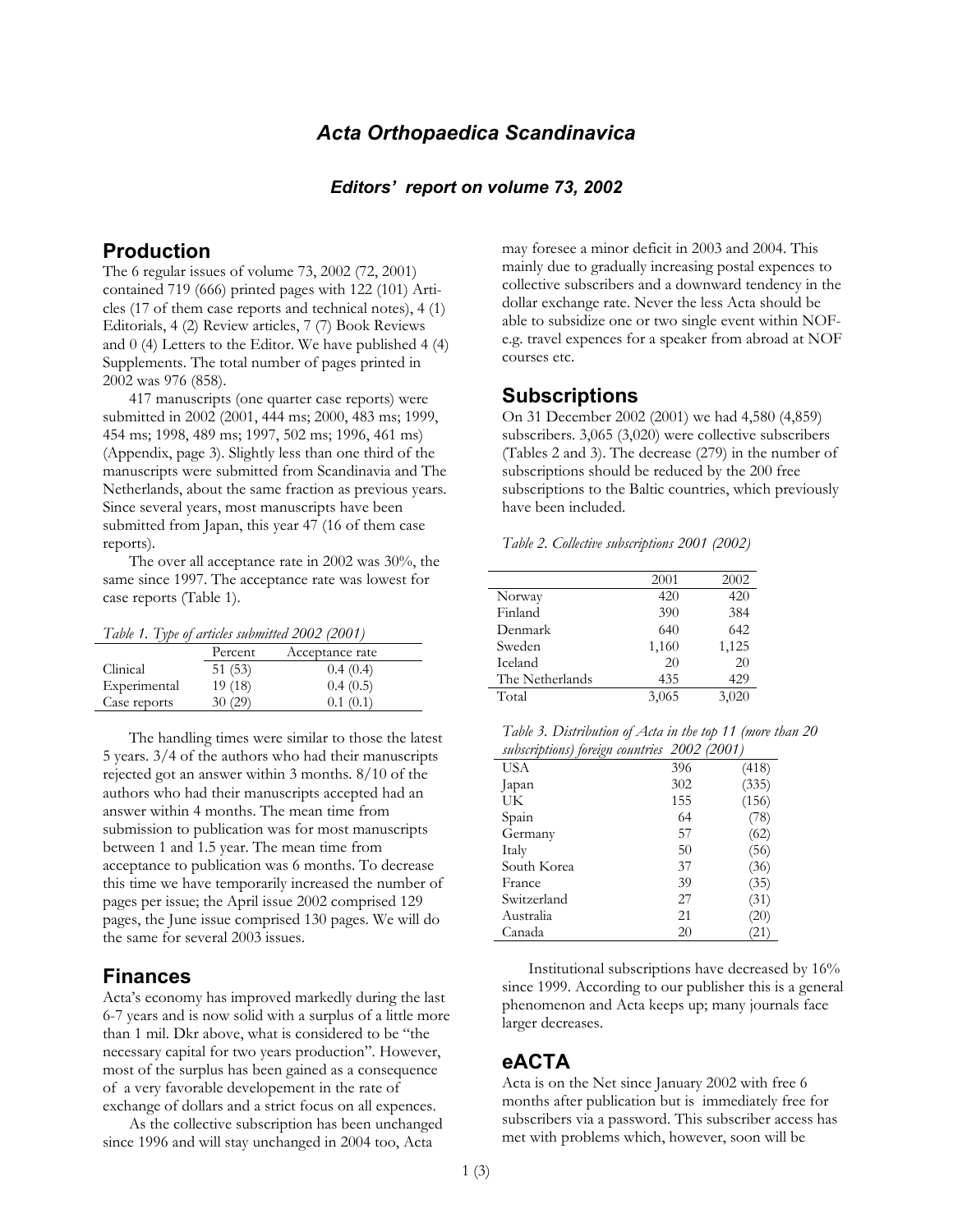solved. To increase the awareness of the free eACTA we will announce this in a leaflet which can be sent to collective subscribers and be enclosed in correspondence.

## **Impact factor**

Acta's impact factor increases. 10 years ago it was 0.6 and based on articles printed in 2001 it was 1.1 (JBJS (Am) 2.2, JBJS (Br) 1.5, CORR 1.2).

It has been clearly shown (not surprisingly) that articles that are free on the Net are more often cited. Threfore, one can expect a rise of Acta's impact factor in the future.

## **Awards**

The first competition for year 2000 attracted 21 manuscripts and 4 price winners were selected. The competition for year 2001 surprisingly resulted in only 6 manuscripts and none of them were found prizeworthy at the Editors meeting in March.

The competition for 2002 resulted in 13 manuscripts and 2 award winners were selected. The competition for 2003 attracted 10 manuscripts, 2 award winners have been selected: Jens Srensen et al.: Rapid angiogenesis and bone formation in impacted morselized allografts and Lars B. Engester et al.: Antibiotic prophylaxis in THR . At the Editors meeting March 2003 we decided to continue with the awards, 2 a year, preferably 1 for clinical and 1 for experimental research.

# **Editors' meetings**

The Editors have had 2 meetings, April and November. Some issues at these meetings are summarized below.

At the first meeting we selected award winners, see above. We discussed Review/How-I-do-it articles and agreed that we want more of them. We decided to increase the honorarium we offer from 5,000 to 15,000 NKR. We discussed how to get more of these articles and certain actions will be taken. We would also

apprecite if the board members help us to engage Review authors.

We decided to change our Information to authors which now will be shortened and appear in every issue. We noted that the new Euro-factor scores Acta highest (score 6.8) among European orthopedic journals.

We decided to delete the last section in Acta, Announcements. Such information on forthcoming meetings is now easily found in several orthopedic databases. One exception could be the NOF meetings which could be announced with a leaflet accompanying one or more Acta issues. We noted that 2002 years NOF meeting in Uppsala had not been announced in Acta. Bart Swierstra said that some Dutch orthopedic surgeons want to attend these meetings.

At the second meeting we discussed to start with structured abstracts but postponed a decision until next Editors meeting.

Jonas Ranstam suggested additions to our new Information to authors, which now should include a recommendation to follow the CONSORT-statement (www.consort-statement.org) for randomized trials and submit a copy of the study protocol. Authors of systematic reviews and meta-analyses should be recommended to consult the consensus statement QUOROM and MOOSE (www.consortstatement.org/ QUOROM.pdf). All data and documents should be stored and retrievable at request. Some of these data previously published in Actas general table could be stored electronically only and made easily accessible to readers. However, it is not clear who should be responsible for storage and access: The author, the authors' University or Institution, or the Journal?

We discussed electronic submission handling of manuscripts and decided to invite editors with experience to our next meeting.

## **New co-editor**

Terje Terjesen, Oslo, has faithfully served Acta for 14 years. He was thanked for this service at the Editors meeting March 2003. Terje Terjesen is replaced by Harald Steen, Oslo.